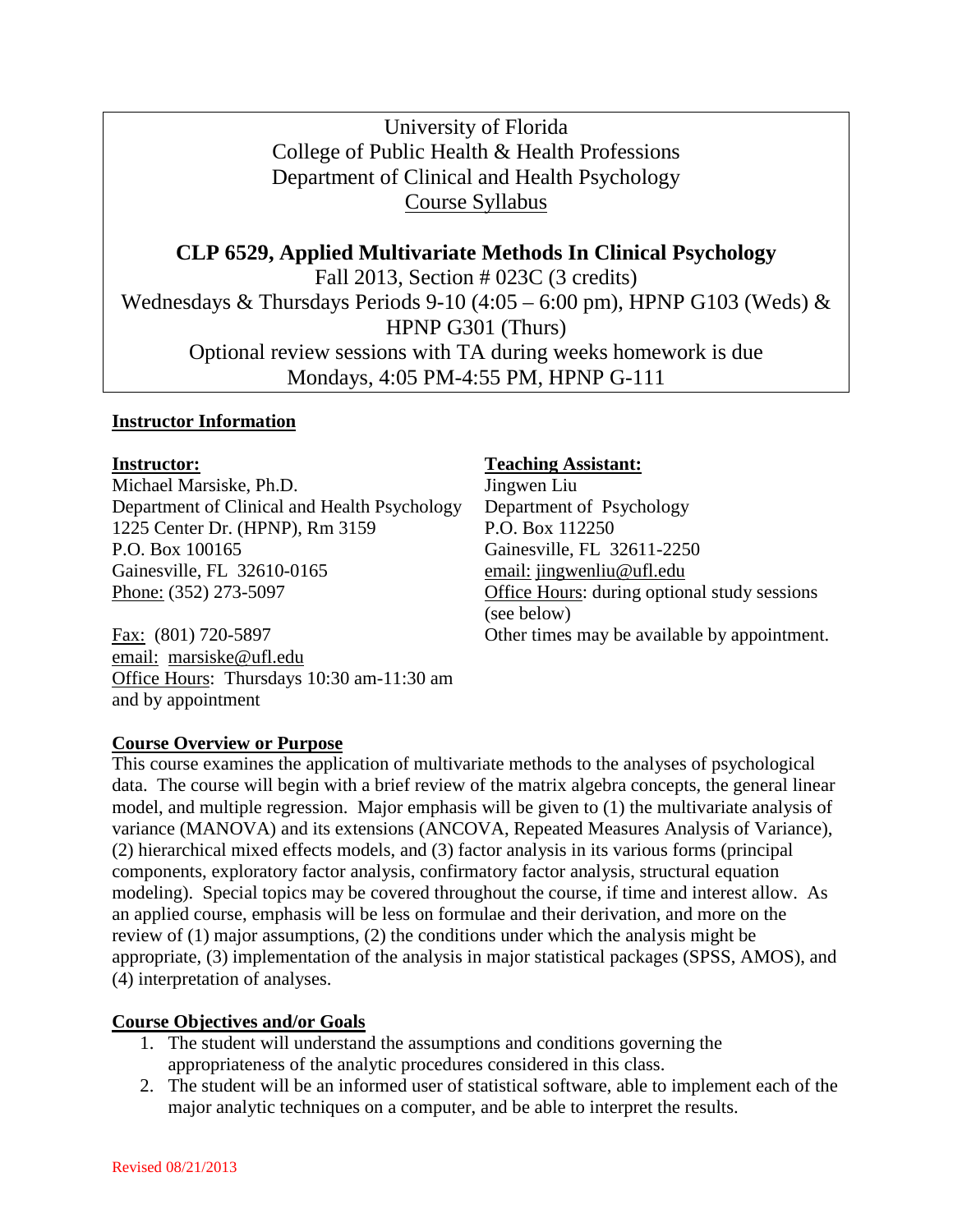3. The student will be able to identify which procedures are best suited for particular research questions.

# **Course format**

The course will be conducted in the form of a graduate seminar. Class will meet Wednesdays and Thursdays from 4:05 pm – 5:20 pm. The majority of each class will consist of lectures or demonstrations given by the course instructor. This is not a lab class (in part due to the unavailability of laboratory classrooms). Thus, homework is the principal vehicle for making inclass exercises concrete; the application assignments are the principal method for seeing methods "in action" and making them personally relevant. Students are expected to use their own problem solving skills to gain access to computers and software, to figure out how to invoke and use statistical software.

The TA will run an optional tutorial session, to discuss upcoming homework, previous homework grading, or unanswered questions from class. These will occur early in the weeks that homework is due.

# **Prerequisite**:

Completion of CLP 6528 with a grade better than  $C<sub>+</sub>$  is the prerequisite for this course. This prerequisite can be waived with the written consent of the instructor. The prerequisite may be waived if you can show that you have adequate training in (a) basic statistics, probability testing, and distributions, (b) one-way and multi-way analyses of variance, and (c) correlation and multiple regression.

All other students must apply for special admission through the Curriculum Committee of the Department of Clinical and Health Psychology. See Debora Haring, dharing@phhp.ufl.edu for the appropriate forms and procedures. Students applying for admission outside the pre-requisite areas require instructor permission and should arrange to talk to me first.

Students must have access to the SPSS software package and be comfortable with its use (i.e., have an understanding of how to load the program, read data files, enter and access data, run analyses and obtain printout). **See the computer resources section below for special notes on computer and software resources!**

## **Course materials**:

Readings for this include traditional textbook/didactic readings, explaining the assumptions, computation, and practical interpretation of particular procedures. Some readings will be presented via the course textbook, and some will come from supplemental readings (to be provided at the course website).

#### Required text

**(TF)** Tabachnick, B. G., & Fidell, L. S. (2013). *Using multivariate statistics* (6th. Ed.). Boston, MA: Pearson. ISBN-10: 0205849571 ISBN-13: 9780205849574. An e-book version can be obtained: http://www.coursesmart.com/IR/2448463/9780205249152?\_\_hdv=6.8.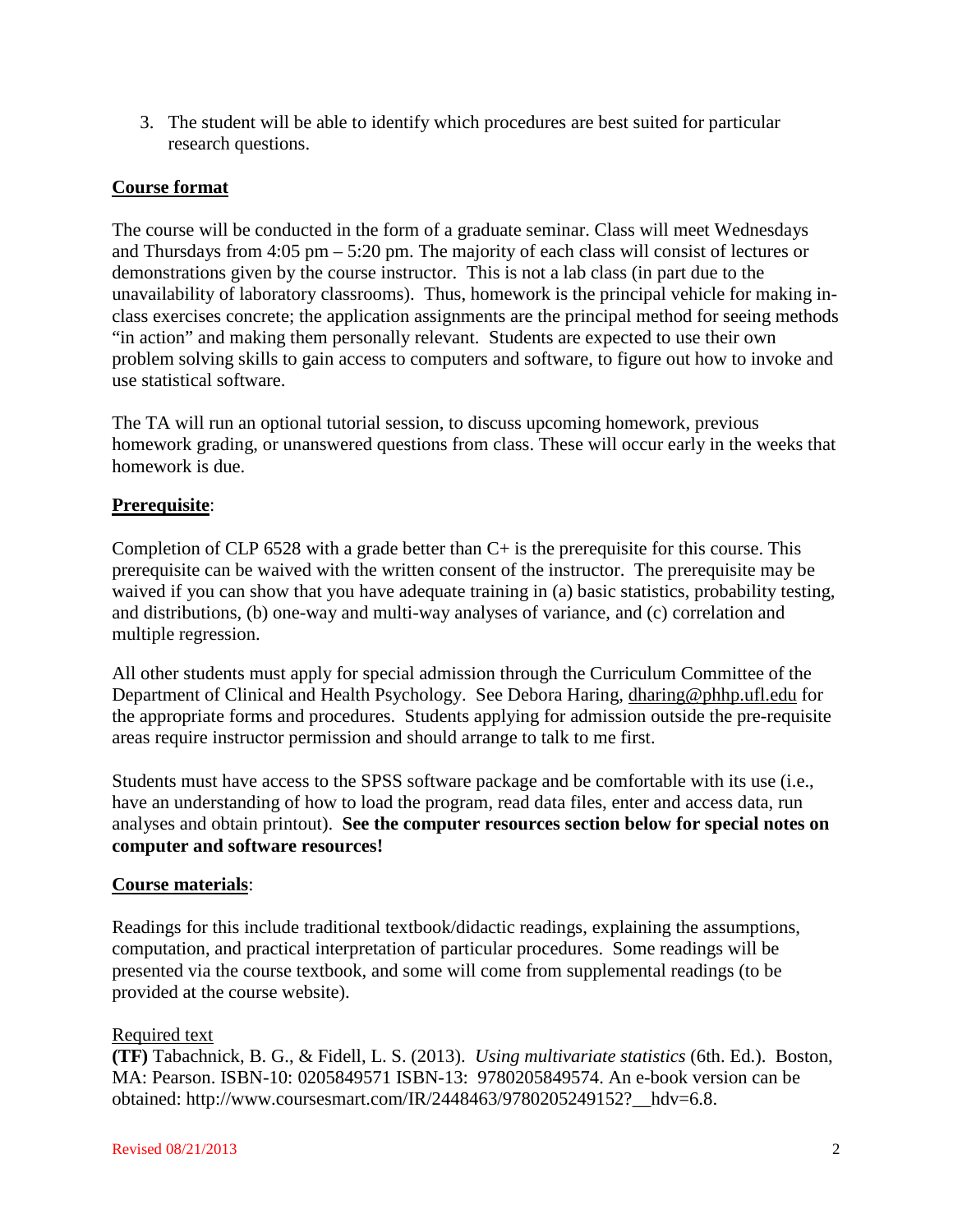Recommended backgrounders/procedurals/extra reading

**(AC)** Afifi, A. A., & Clark, V. (1996). *Computer-aided multivariate analysis* (3rd Ed.). New York: Chapman and Hall.

**(AF)** Field, A. (2005). *Discovering statistics using SPSS* (2nd Ed.). Thousand Oaks, CA: Sage Publications.

**(GOR)** Gorsuch, R. L. (1983). *Factor analysis (2nd Ed.)*. Hillsdale, NJ: Lawrence Erlbaum Associates.

**(GY)** Grimm, L. G., & Yarnold, P. R. (Eds.). (1995). *Reading and understanding multivariate statistics*. Washington, DC: American Psychological Association.

**(GY\_2)** Grimm, L. G., & Yarnold, P. R. (Eds.). (2000). *Reading and understanding more multivariate statistics*. Washington, DC: American Psychological Association.

**(HAI)** Hair, J. E., Anderson, R. E., Tatham, R. L., & Black, W. C. (1998). *Multivariate Data Analysis* (5th. Ed.). Upper Saddle River, NJ: Prentice Hall.

**(MEY)** Meyers, L. W., Gamst, G., & Guarino, A. J. (2006). *Applied Multivariate Research: Design and Interpretation.* Thousand Oaks, CA: Sage Publications.

**(HOX)** Hox, J. (2002). *Multilevel Analysis* Mahwah, NJ: Lawrence Erlbaum Associates.

**(KREF)** Kreft, I., & De Leeuw, J. (1998)*. Introducing multilevel modeling.* Thousand Oaks, CA: Sage Publications.

**(LUKE)** Luke, D. A. (2004). *Multilevel Modeling*. Thousand Oaks, CA: Sage Publications. **(SING)** Singer, J. D., & Willett, J.B. (2003). Applied Longitudinal Data Analysis: Modeling Change and Event Occurrence. London: Oxford University Press.

## **Course website**:

Most weeks, supplemental course readings will be made available. These will be posted to the course website as pdf documents. In addition, handouts with selected pages from lecture overheads will also be made available on this web page, as will course assignments and data sets. We will use the UF Sakai e-learning portal at [http://lss.at.ufl.edu.](http://lss.at.ufl.edu/) The handouts will generally be made available on the Monday of the week in which the lectures will occur. An announcement will be sent to the class list when the handouts have been printed; handouts may not be available until the late evening of that Monday. The handouts will not be complete records of lecture notes, but will summarize the main details or provide screen shots of particular procedures.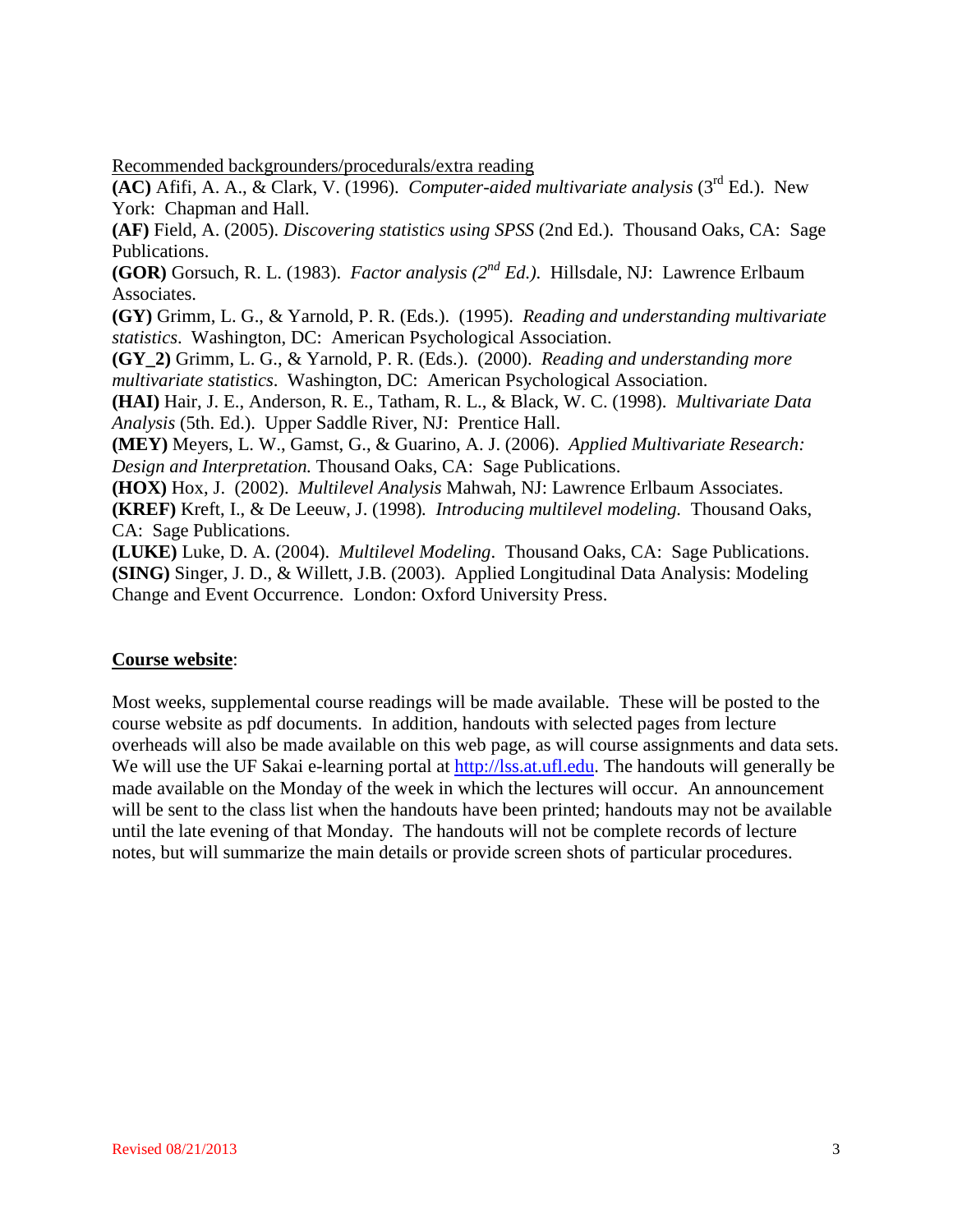# **Course Requirements/Evaluation/Grading**

Percentage grades in this class are earned on the basis of points (described below), and then converted to letter grades (as shown in this chart). Letter-grade GPA equivalents are shown in the second table below.

| Percentage or       |         |         |         |         |         |         |         |              |         |         |         |            |     |     |     |       |
|---------------------|---------|---------|---------|---------|---------|---------|---------|--------------|---------|---------|---------|------------|-----|-----|-----|-------|
| points earned       | $93% -$ | $90% -$ | $87% -$ | $83% -$ | $80% -$ | $77% -$ | $73% -$ | $70% -$      | $67% -$ | $63% -$ | $60% -$ | Be-<br>low |     |     |     |       |
| in class            | 100%    | 92%     | 89%     | 86%     | 82%     | 79%     | 76%     | 72%          | 69%     | 66%     | 62%     | 60%        |     |     |     |       |
| <b>Letter Grade</b> |         | A-      | $B+$    | B       | $B -$   | $C+$    | $\sim$  | $\sim$<br>∪− | $D+$    |         | D-      | E          | WF  |     | NG  | $S-U$ |
| equivalent          |         |         |         |         |         |         |         |              |         |         |         |            |     |     |     |       |
|                     | 4.0     | 3.67    | 3.33    | 3.0     | 2.67    | 2.33    | 2.0     | 1.67         | 1.33    |         | 0.67    | 0.0        | 0.0 | 0.0 | 0.0 | 0.0   |

For greater detail on the meaning of letter grades and university policies related to them, see the Registrar's Grade Policy regulations at http://www.registrar.ufl.edu/staff/minusgrades.html

On the course schedule below is listed the date on which each assignment is distributed to the class. Assignments are always due, in e-learning, immediately before class time on their due date; this is usually 4:04 pm.

The grade for the class will be based on about six homework assignments (six are currently planned, but if we decide to drop one or add one, the grade will be refigured over the changed number of assignments), your application assignments, and your final exam. Thus, homework will count for 60% of your grade, regardless of how many homeworks you actually get. Similarly, applications will be worth 12% of grade, regardless of how many are actually assigned, and all applications will be equally weighted. *All homeworks will be weighted to count for the exact same proportion of your final grade, even if the homeworks are scored with a varying number of points.*

1. *Homework assignments*. (60% of grade) – Every other week a homework assignment will be given; it is typically due the following Wednesday. (Exact schedule below). The assignments are designed to be mostly quantitative work (implementing skills from that week's class). *The quantitative work may cover material covered in class, in your readings, or both. Submit via e-learning.*

**When you submit your assignments to Sakai, it is essential that (a) you put your name in the "name" field of the homework, and (b) the first word of your assignment document title be your LAST NAME. After 2 reminders about this, a 2-point deduction will be made on each homework for which these naming conventions are forgotten. See below for additional policy on late submissions.**

Assignments will consist of multiple items. Each and every item will have equal weight and will be graded according to the rubric below. Assignments will consist of multiple items. Each and every item will have equal weight and will be graded according to the rubric below. (Note: partial points, e.g., 7.5, are permissible; TAs may also score out of range for specific reasons.):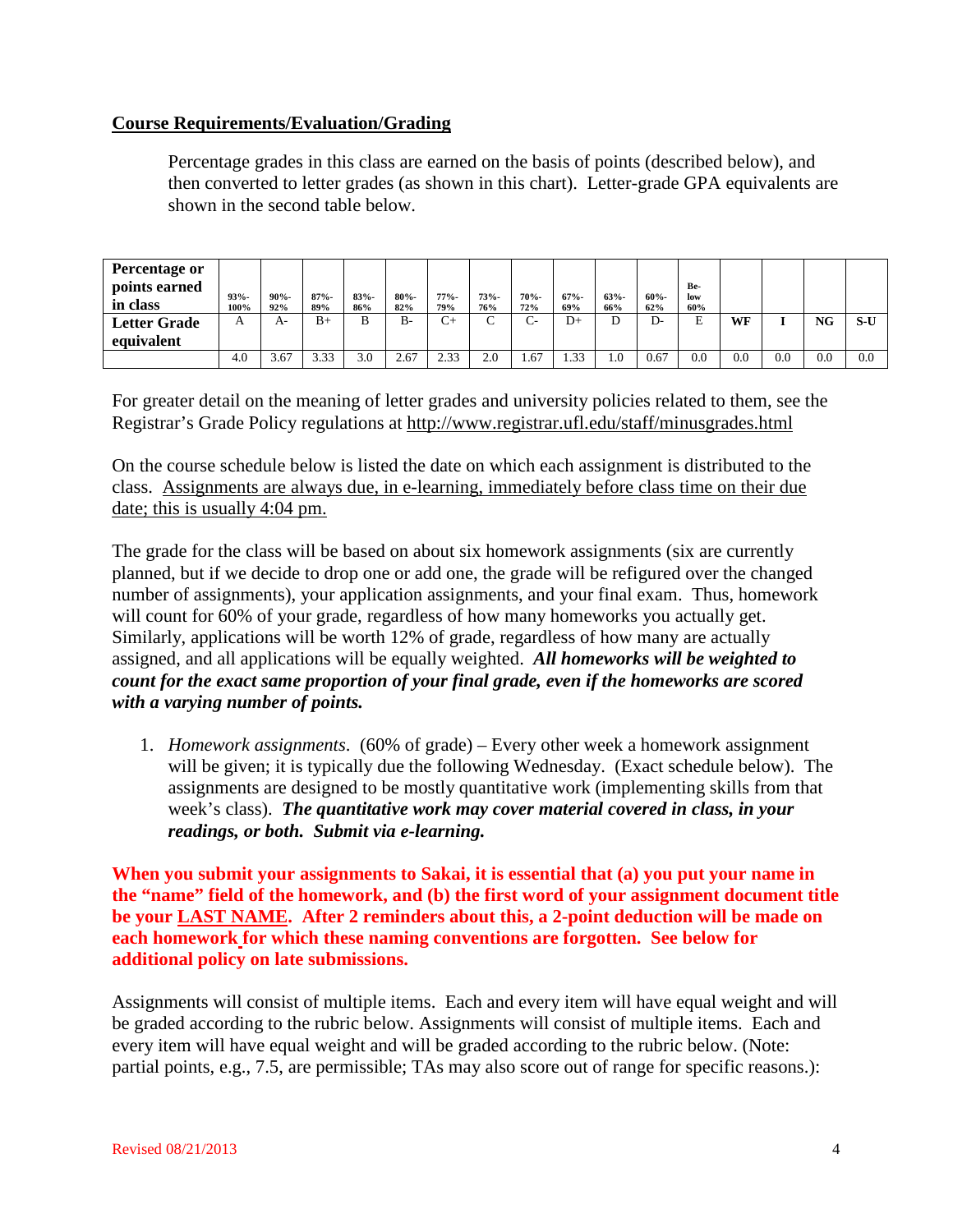| $\overline{0}$ | not attempted                                                                           |
|----------------|-----------------------------------------------------------------------------------------|
|                | "mercy point" (e.g., you really don't deserve a point, but because you made some        |
|                | attempt, this is acknowledged; example: doing a stepwise regression when the            |
|                | question asks for hierarchical); note: there must be SOME evidence of relevant          |
|                | effort; random text would earn a "0"                                                    |
| 8              | doing the correct analysis, but coming up with the wrong numbers (e.g., choosing        |
|                | the wrong DV or IV combination)                                                         |
| $\mathbf{Q}$   | substantially correct, but either (a) missing one or more essential item (e.g., you     |
|                | conduct a regression and include the regression table, but fail to discuss or interpret |
|                | it), or (b) you include too much information (e.g., you include tables/figures that are |
|                | not needed for the answer, and you also fail to defend/explain why it is relevant).     |
|                | Teaching assistants will provide you with a list of missing elements upon grading       |
| 10             | adequate/all required elements are present                                              |

In addition to reinforcing content learned in class, homework questions are designed to provide students with experience analyzing, presenting and discussing research methods and results for a scientific audience. Students are therefore encouraged to think carefully about the information needed to adequately address each question. The following guidelines are intended to facilitate this process:

- Each question will have defined length-of-response guidelines.
	- o Do not exceed these guidelines—they are usually more generous than is needed to answer the question (there will be a grade penalty for alterations).
	- o If you paste figures or tables, use the "Paste Special" feature to paste as a "**picture**" or "**bitmap**", so that the output can fit within the space provided.
- Be judicious in your selection of output. Including output that is not relevant to the problem, or that is not discussed in your answer, will lead to a grading penalty being applied. Homeworks will not be scrutinized for compliance with APA format unless this is explicitly requested.

*Students who are confused about the meaning/phrasing of a question are welcome to ask for clarification on the class discussion in Sakai.*

2. *Application.* (12% of grade, 2% for each of six applications) – Every other week, you will be asked to submit a one-paragraph "application" in e-learning. This will be submitted "in-line", not as an attachment. (Be sure you submit UNFORMATTED TEST using the "notepad" pasting tool, to avoid unreadable responses). In a single brief paragraph, the idea is to briefly describe how the analysis of the week might be applied to data you have, or would like to have. For example, during the MANOVA week, consider how might you use a MANOVA in your data? What research questions would this answer? What would your DVs be, and what would your IV(s) be? Alternatively, if you don't have the data sufficient for a particular technique (e.g., for a structural equation problem), what data would you like to have (what variables, measuring what constructs), and what question(s) would these data answer. Applications will essentially be graded on a pass/fail basis.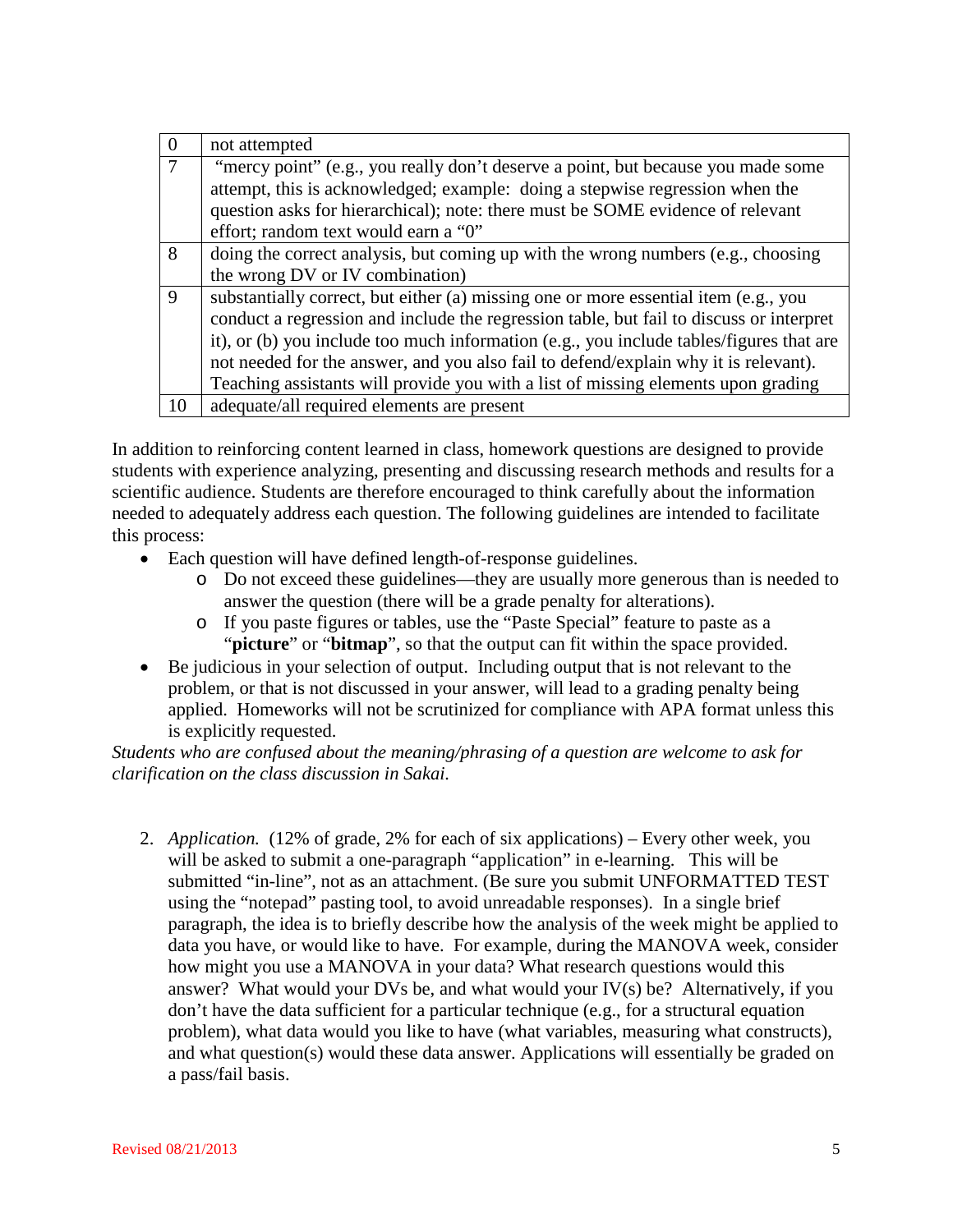3. *Final examination*. (28% of grade) – This two-hour will be scheduled during the UF Exam period (details below). The exam will consist of multiple choice questions. This will **occur** Wed. Dec. 11 at 4:00-6:00 pm *via Sakai*.

# **Incomplete grades**:

An incomplete grade may be assigned at the discretion of the instructor as an interim grade for a course in which the student has 1) completed a major portion of the course with a passing grade, 2) been unable to complete course requirements prior to the end of the term because of extenuating circumstances, and 3) obtained agreement from the instructor and arranged for resolution (contract) of the incomplete grade. Instructors assign incomplete grades following consultation with Department Chairs.

# **For extra help**:

The instructional team will make every effort to support students in understanding course content and reading materials. The following resources are available for this purpose:

*Class Discussion.* The class question-and-answer discussion board will occur in Sakai ("Discussion" link), and will be monitored by the entire instructional team. Unfortunately, due to the limitations of Sakai, questions can no longer be posted anonymously.

**Note #1**: You can receive notifications whenever the discussion board is updated. Simply go to "Discussions" and select "Watch" in the upper Discussion menu. In the "Watch" link, select "Notify me by email whenever a new message is posted".

**Note #2:** We ask that you minimize sending questions **directly** to the TA/instructor to ensure that

- (a) your classmates can share in the insights by reading the blog
- (b) the instructional staff does not end up answering the same question multiple times.
- (c) you benefit from the possibility of receiving responses from any of the three instructional members, rather than just the person you e-mailed.

For these reasons, emailed questions will be strongly discouraged, unless they relate to highly personal and idiosyncratic issues. Emailed questions may receive the response of "please post this on the blog so it can be answered". If you are afraid that your question will give away the answer, please think about how to rephrase it so that it does not give away the answer. If this is not possible, then you may e-mail the instructional staff directly.

*Weekly Review/Help Session.* The teaching assistants have arranged a regular "workshop" Mondays, 4:05 PM-4:55 PM, HPNP G-111, to discuss homework and materials from the previous class. These review sessions **will be held each week in which homework due**; on weeks without homework, a review session will be held only if requested by the students (requests should be submitted on the blog).

*Office Hours and Appointments.* Dr. Marsiske has designated office hours (see top of syllabus for details). Additional "extra help" appointments can be made with the instructor or TAs, if needed. Note, though, that these are not intended as a venue for, in essence, re-teaching the course.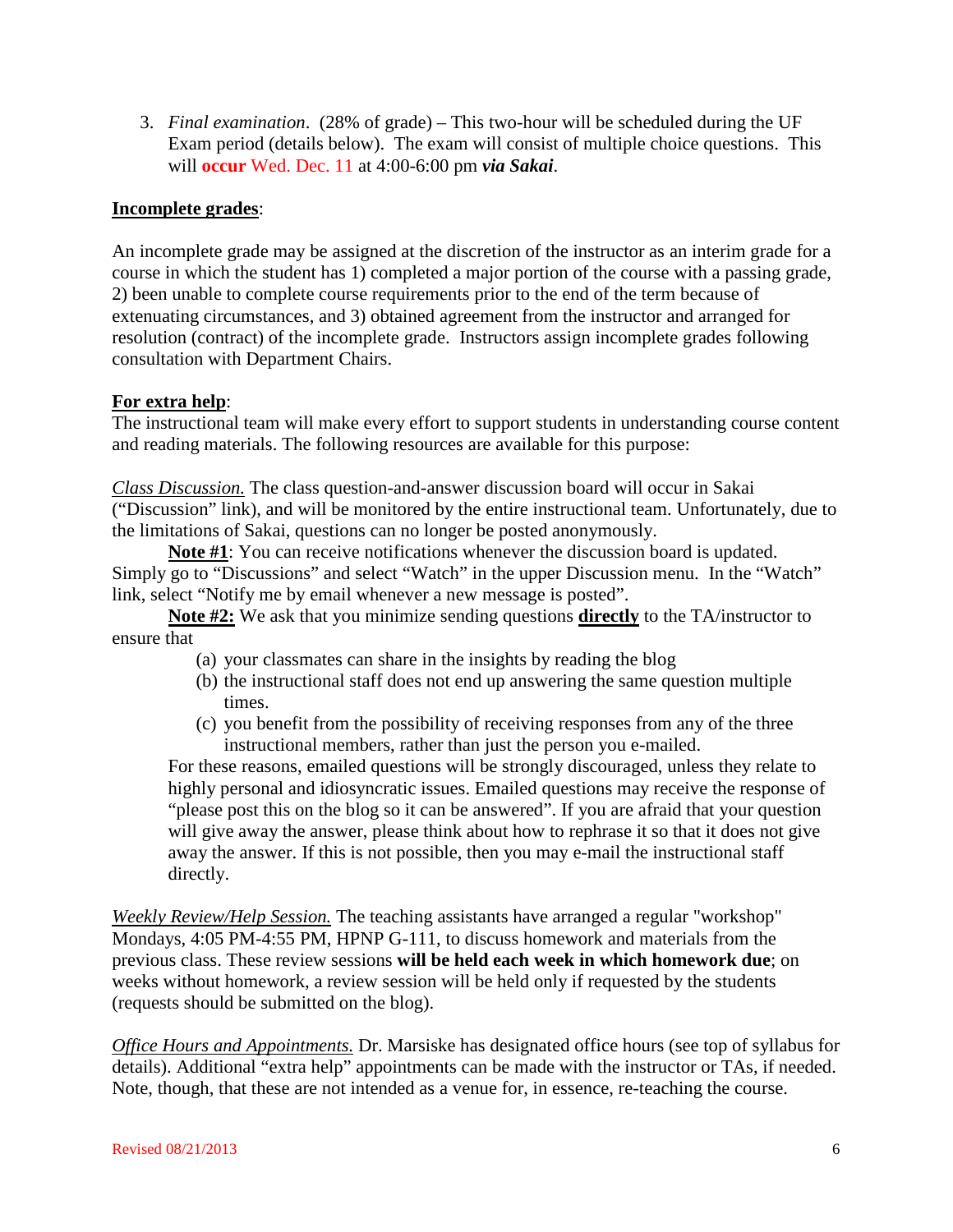Instructional staff is more than willing to help, but students *must* first complete these steps before requesting additional assistance:

- Review the blog in case it provides clarification
- Re-examine the notes from class
- Listen to the accompanying audio.
- Read (or re-read) the readings from that week.

In reviewing the above resources, students are asked to write down specific questions about the material that is causing confusion. If you have, in good faith, put in the work to improve your understanding, then the instructional staff can build on all your preparatory work and really help you over the "humps".

## **Software/computing resources:**

The "official" software languages of this course will be SPSS and AMOS.

- SPSS/AMOS versions 18 or higher are required. **All students must have access to the fullfeatured version of SPSS, regardless of version number.**
	- Students in PHHP will access SPSS via our terminal server (ts.phhp.ufl.edu). You will need a terminal services compatible remote desktop client. This is free in Windows. For iOS clients, the rdp app (not the free one) is the best. For Macs, a free remote desktop client (CoRD) and instructions are available at http://it.phhp.ufl.edu/2012/03/12/terminalserver/
	- Students not in PHHP will access SPSS via the http://info.apps.ufl.edu/ website. (Please see that site for technical instructions, as I do not have access to it, and cannot provide more guidance).
	- **Both** PHHP and non-PHHP students will access AMOS via http://info.apps.ufl.edu/ .

These are both virtual machines, which means you can run SPSS on any Windows, MAC, or even tablet (iOS, anyway) machine. In the event that you want your PERSONAL copy on your PERSONAL machine, you will want to buy the SPSS Graduate Pack PREMIUM Edition (no lower version will suffice) AND AMOS (sold separately). SPSS should be at the bookstore, or you can purchase online at http://onthehub.com; as far as I know, http://onthehub.com is your only source if you choose to purchase AMOS.

All students must also be able to access course materials, which will be distributed electronically as Microsoft PowerPoint, Microsoft Word (Office 2003 and Office 2007; if you have an earlier version of Office, you may need to install the free "Compatibility Pack"), or Adobe Acrobat files. In the first class, all students will complete an e-mail register; students are responsible for updating the instructor on e-mail changes throughout the term. **All** class materials will be distributed by e-mail or Sakai site, so regular and frequent checking is a necessity.

For those wishing not to print course notes, students are welcome to bring their laptops to class, although distracted behavior (e.g., web-surfing during class) is strongly discouraged. For those of you who bring laptops/tablets, note that there are very few electrical outlets in PHHP classrooms, so you'll want to make sure your battery can hold a 90 min charge, and that it is charged up before each class.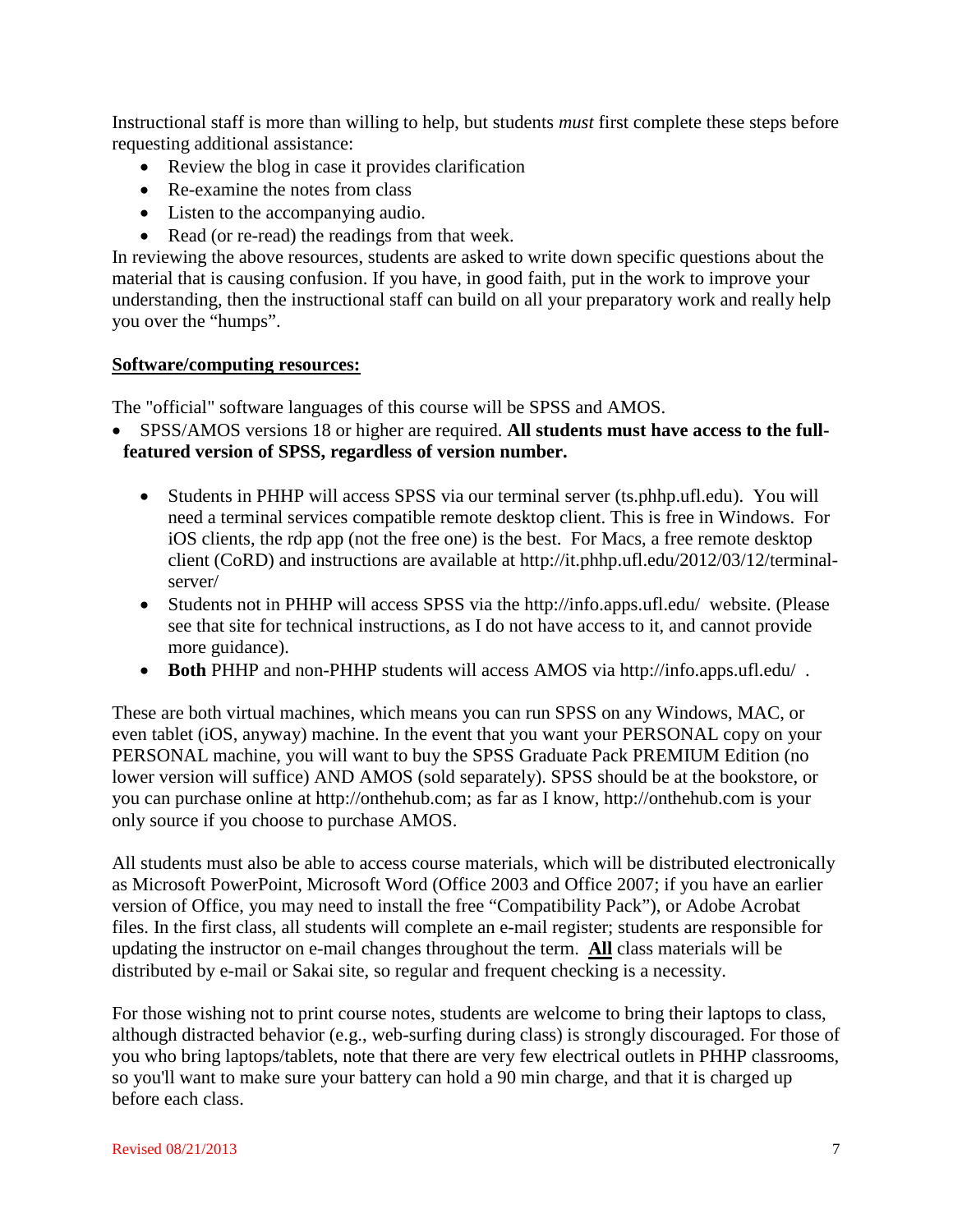# **University's Honesty Policy (cheating and use of copyrighted materials)**

*Academic Integrity –* Students are expected to act in accordance with the University of Florida policy on academic integrity (see Student Conduct Code, the Graduate Student Handbook or this web site for more details:

**[www.dso.ufl.edu/judicial/procedures/academicguide.php](http://www.dso.ufl.edu/judicial/procedures/academicguide.php)**).

Cheating, lying, misrepresentation, or plagiarism in any form is unacceptable and inexcusable behavior.

> *"We, the members of the University of Florida community, pledge to hold ourselves and our peers to the highest standards of honesty and integrity."*

On all work submitted for credit by students at the University of Florida, the following pledge is either required or implied:

# *"On my honor, I have neither given nor received unauthorized aid in doing this assignment."*

It is desirable and expected that take home assignments will stimulate conversation among classmates, and that classmates may actually mentor one another in the work. Students are also likely to discuss elements of the assignment with the instructor. **It is expected that submitted work will** *solely* **reflect the student's own efforts. Students are expected not to collaborate** in running analyses, writing answers, or interpreting results. The TA and instructor will regularly check for "unusual congruence" in answers, and will discuss concerning instances with students involved. Where collaboration has been found, a zero grade will be assigned. **For further clarification, please see the "Acceptable Collaboration" appendix to this syllabus! Rules will be strictly enforced.**

*Copyright policy -* The University of Florida policy on copyright states: "Copyright permission should not be required of instructors in the following circumstances:

1) A single copy of an article, chapter, or poem is on reserve for only *one semester*.

2) A reasonable number of copies of an article, chapter, or poem are placed on reserve for only *one semester*. "Reasonable" is determined by an assessment of the number of students assigned the reading, the difficulty of the reading, and the time frame allowed for completion of the reading. This should normally not exceed 6 copies, although up to one copy for every 15 students may be accepted if space is available in the reserve area and the above criteria are met."

Article and material distribution for this class will be discussed in the first class meeting.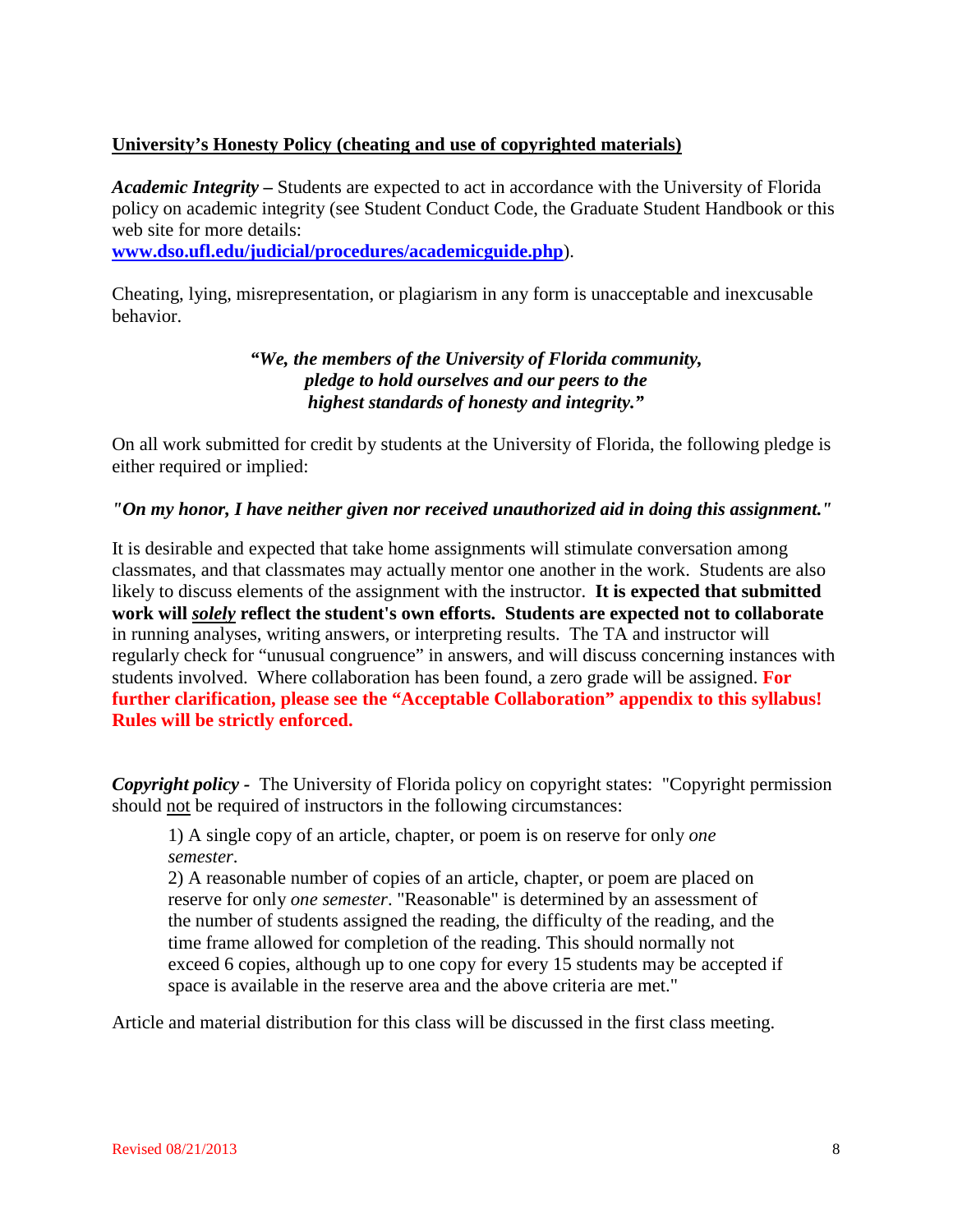# **Class Attendance**

It is the expectation of the faculty in Clinical and Health Psychology, and Psychology, that all students attend all classes. Students are expected to be present for all classes, since much material will be covered only once in class. Attendance will not be formally measured or graded, but this expectation should guide student behavior.

As a matter of mutual courtesy, please let the instructor know when you're going to be late, when you're going to miss class, or if you need to leave early. Students who have extraordinary circumstances preventing attendance, or who must leave early, should explain these circumstances to the course instructor prior to the scheduled class, or as soon as possible thereafter. The instructor will then make an effort to accommodate reasonable requests. Attendance will not be checked or graded, but you are responsible for the content of all classes, including issues raised in the spontaneous class discussions. If you must miss a class, please request notes from your classmates.

# **Make-up Exams or Other Work**

*Extra credit* - No planned opportunities for extra credit exist in this course.

*General policy on missed work* - It is expected that no students will miss any assignments or inclass tests/exams. **No make-ups will be possible**.

With regard to missing or incomplete assignments, the following policies apply:

- Graders will not contact you about missing or incomplete assignments. **It is your responsibility** to check that the *correct* assignment has been submitted to e-learning on time
- **It may be possible to avoid a late penalty IF YOU CONTACT THE INSTRUCTOR AT LEAST 24 HOURS IN ADVANCE.** You should email both Dr. Marsiske and your teaching assistant, and explain what issue (e.g., bereavement, illness) necessitates lateness. In some cases, documentation may be requested. If a lateness allowance is agreed to, this applies to a single assignment only. It does not allow you to delay future assignments. Note, conference attendance or doctoral qualifying examinations or thesis/dissertation defenses do not constitute valid lateness excuses.
- If your assignment is late, you will lose 10% each day. Thus, if an assignment is worth 30 points, you will lose 3 points for each late day. "Late" begins one minute after the due time (e.g., an assignment due at 4:04 pm is considered late at 4:05 pm). Penalties are as follows:

| 1 minute to 24 hours late                 | 10% of maximum deducted from achieved |
|-------------------------------------------|---------------------------------------|
|                                           | grade                                 |
| 1 day $+$ 1 minute late to 48 hours late  | 20% of maximum deducted from achieved |
|                                           | grade                                 |
| 2 days $+ 1$ minute late to 72 hours late | 30% of maximum deducted from achieved |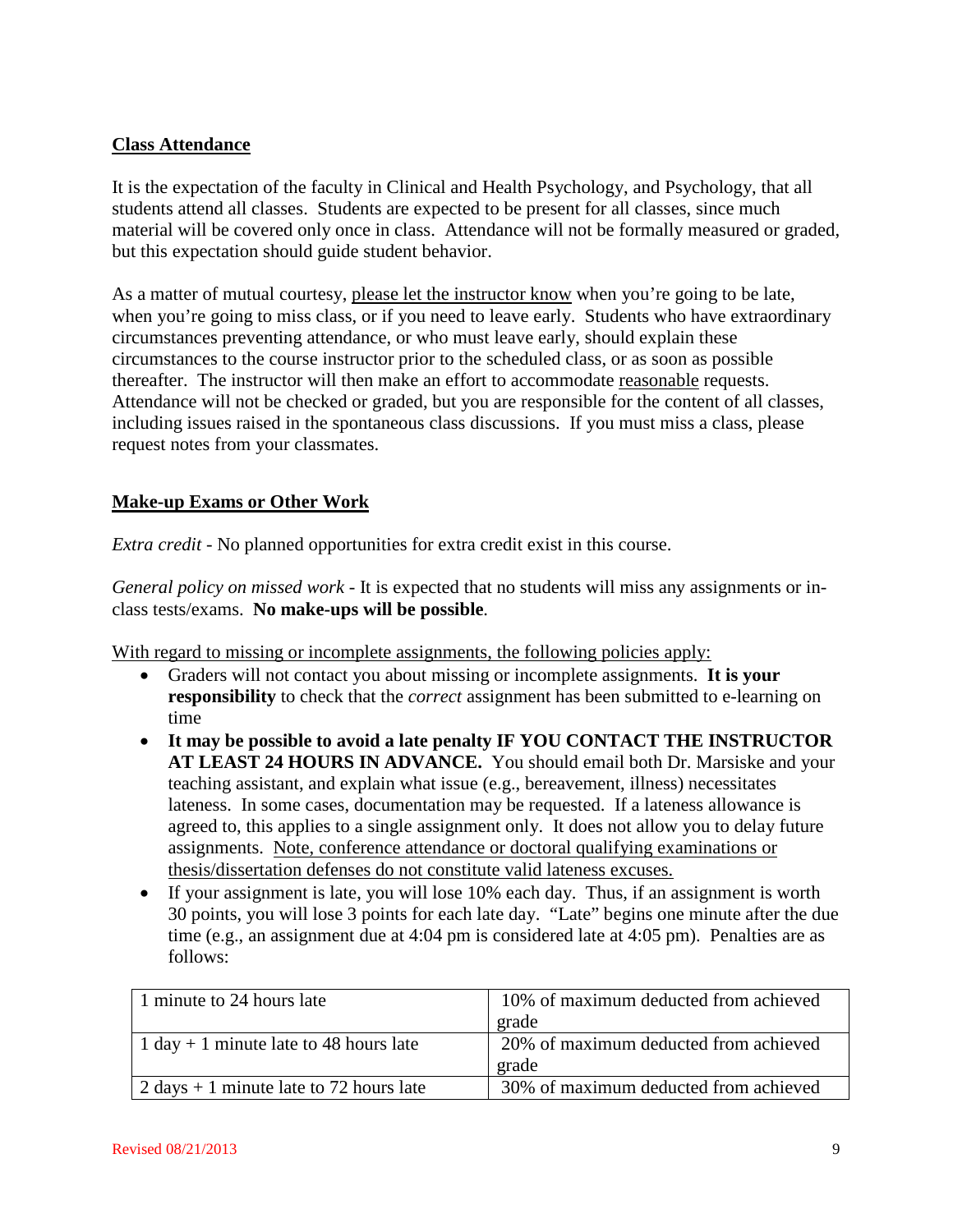|                                                            | grade                                               |
|------------------------------------------------------------|-----------------------------------------------------|
| $3 \text{ days} + 1 \text{ minute}$ late to 96 hours late  | $\overline{40\%}$ of maximum deducted from achieved |
|                                                            | grade                                               |
| $4 \text{ days} + 1 \text{ minute}$ late to 120 hours late | 50% of maximum deducted from achieved               |
|                                                            | grade                                               |
| $5 \text{ days} + 1 \text{ minute}$ late 144 hours late    | 60% of maximum deducted from achieved               |
|                                                            | grade                                               |
| $6 \text{ days} + 1 \text{ minute}$ late 168 hours late    | 70% of maximum deducted from achieved               |
|                                                            | grade                                               |
| $7 \text{ days} + 1 \text{ minute}$ late 192 hours late    | 80% of maximum deducted from achieved               |
|                                                            | grade                                               |
| $8 \text{ days} + 1 \text{ minute}$ late 216 hours         | 90% of maximum deducted from achieved               |
|                                                            | grade                                               |
| $9 \text{ days} + 1 \text{ minute}$ late or later          | 100% of maximum deducted from achieved              |
|                                                            | grade                                               |

**NOTE: UPLOADING THE WRONG DOCUMENT IS SAME-AS-LATE**, even if you have documentation that you completed the document on time. **It is your responsibility to verify that you have uploaded the correct document.** (You should open or download your uploaded homeworks and double- or triple-check that you have uploaded the right one).

- o There will be **no** exceptions to this policy.
- o If you have uploaded the wrong document, and e-learning does not allow you to correct this, you should IMMEDIATELY send the correct document to Dr. Marsiske and your teaching assistant via email.
- o If you cannot upload a document due to technical problems (e.g., if e-learning is down), you may e-mail your assignment to Dr. Marsiske and your teaching assistant. The timestamp on your e-mail will serve as the time submitting. In such cases, please upload your assignment to e-learning as well, once the technical issue is resolved.

# **Accommodations for Students with Disabilities**

If you require classroom accommodation because of a disability, you must first register with the Dean of Students Office [\(http://oss.ufl.edu/\)](http://oss.ufl.edu/). The Dean of Students Office will provide documentation to you, which you then give to the instructor when requesting accommodation. The College is committed to providing reasonable accommodations to assist students in their coursework.

## **Counseling and Student Health**

Students may occasionally have personal issues that arise in the course of pursuing higher education or that may interfere with their academic performance. If you find yourself facing problems affecting your coursework, you are encouraged to talk with an instructor and to seek confidential assistance at the University of Florida Counseling Center, 352-392-1575, or Student Mental Health Services, 352-392-1171. Visit their web sites for more information: <http://www.counsel.ufl.edu/> or<http://www.health.ufl.edu/shcc/smhs/index.htm#urgent>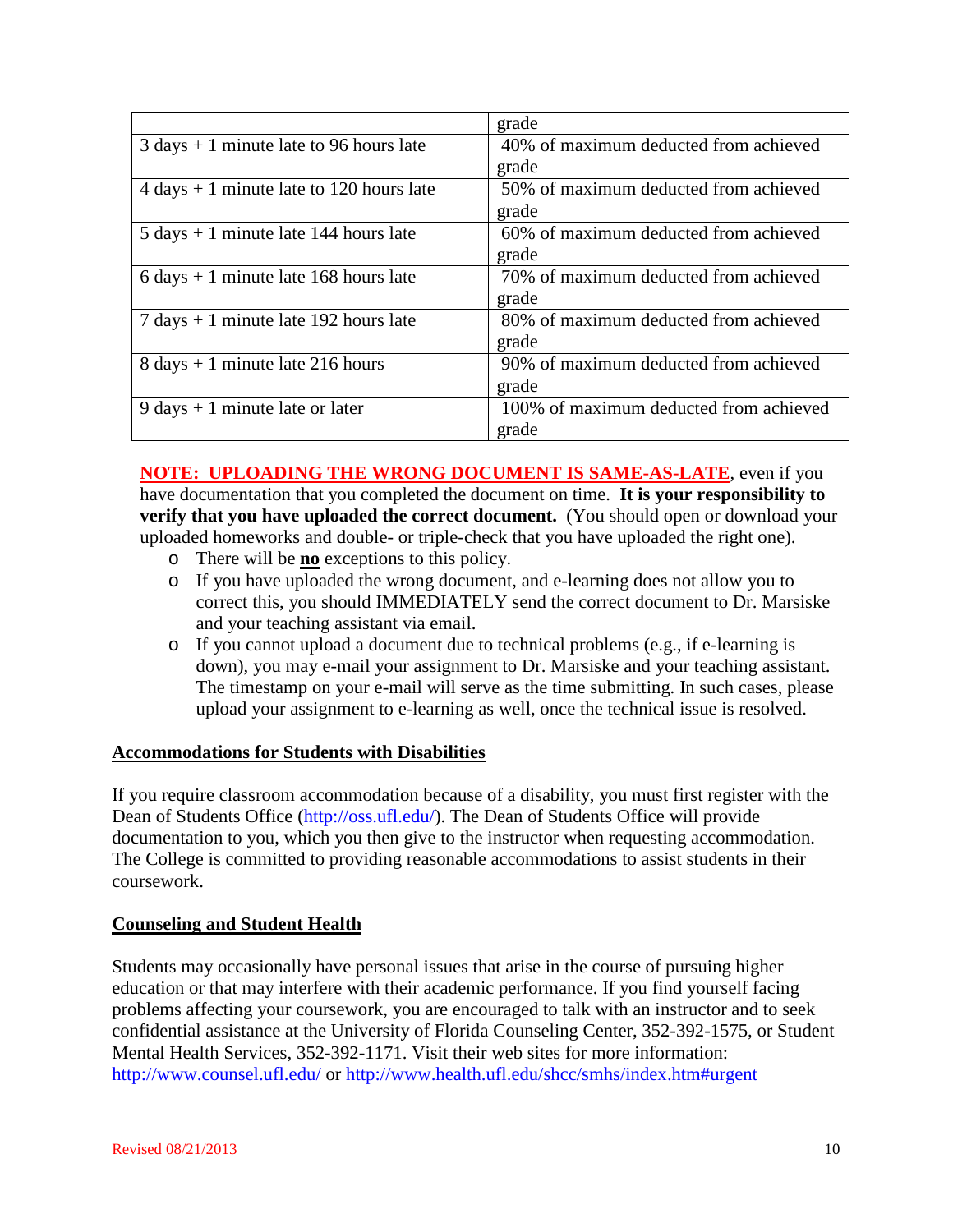The Student Health Care Center at Shands is a satellite clinic of the main Student Health Care Center located on Fletcher Drive on campus. Student Health at Shands offers a variety of clinical services, including primary care, women's health care, immunizations, mental health care, and pharmacy services. The clinic is located on the second floor of the Dental Tower in the Health Science Center. For more information, contact the clinic at 392-0627 or check out the web site at: [www.health.ufl.edu/shcc](http://www.health.ufl.edu/shcc)

Crisis intervention is always available 24/7 from: Alachua County Crisis Center: (352) 264-6789.

BUT – *Do not wait until you reach a crisis to come in and talk with us. We have helped many students through stressful situations impacting their academic performance. You are not alone so do not be afraid to ask for assistance*.

## **Topical Outline**

**Class 01. Wed. Aug 21/Thurs. Aug 22. Introduction to the Multivariate Normal Distribution, Data Screening, MANOVA** *Required Reading:* TF01 and TF02, MEY02 *Recommended/backgrounder/extra help:* TF03, TF04 and TF05 (for those uncertain about prerequisites), MEY03, AC01, GY01 *Assignment(s) distributed:* None *Assignment(s) due:* None

## **Class 02. Wed. Aug 28/Thurs Aug. 29. Multivariate Analysis of Variance I**

*Required Reading:* TF07 *Recommended/backgrounder/extra help:* AF14, GY08, MEY09, *Assignment(s) distributed:* MANOVA homework (due 9/4) *Assignment(s) due:* None

## **Class 03. Wed. Sep 4/Thurs. Sep 5. Multivariate Analysis of Variance II**

*Required Reading: Recommended/backgrounder/extra help:* MEY10, MEY11, HAI06 *Assignment(s) distributed:* Application: MANOVA (due 9/11) *Assignment(s) due:* MANOVA homework (from 8/28)

## **Class 04. Wed. Sep 11/Thurs. Sep 12. Repeated Measures**

*Required Reading:* TF08 *Recommended/backgrounder/extra help:* MEY10, MEY11, HAI06

**Revised 08/21/2013** 11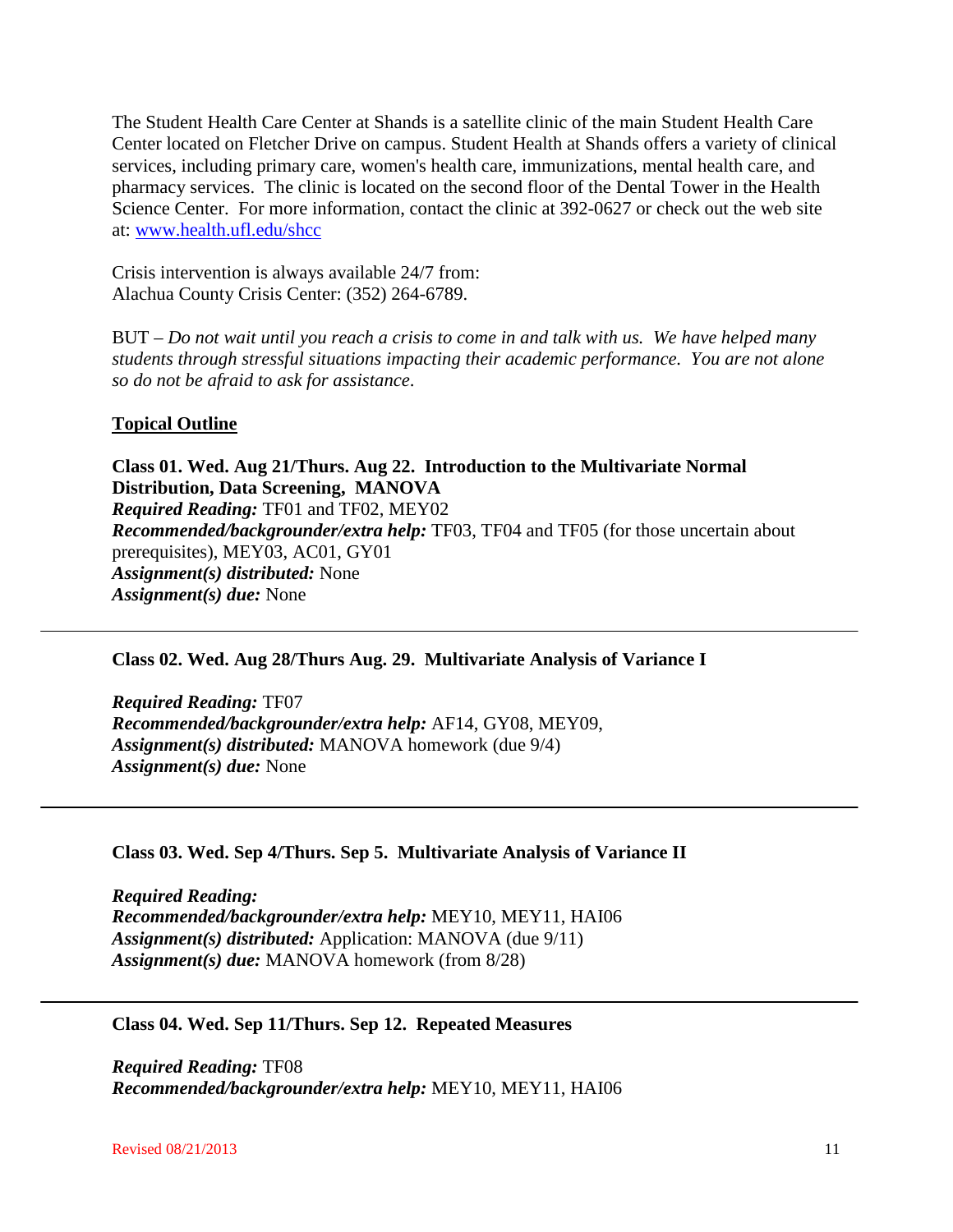## **Class 05. Wed. Sep 18/Thurs. Sep 19. Discriminant Function Analysis**

*Required Reading:* TF09 *Recommended/backgrounder/extra help:* MEY07, AC11 *Assignment(s) distributed:* Application: Discriminant Functions (due 9/25) *Assignment(s) due:* Repeated measures homework (from 9/11)

**Class 06. Wed. Sep 25/Thurs. Sep 26. Multilevel modeling I**

*Required Reading:* TF15 *Recommended/backgrounder/extra help:* HOX01, HOX02, HOX03, HOX04 *Assignment(s) distributed:* DFA/MLM Homework (due 10/2) *Assignment(s) due:* Application: Discriminant functions (from 9/18)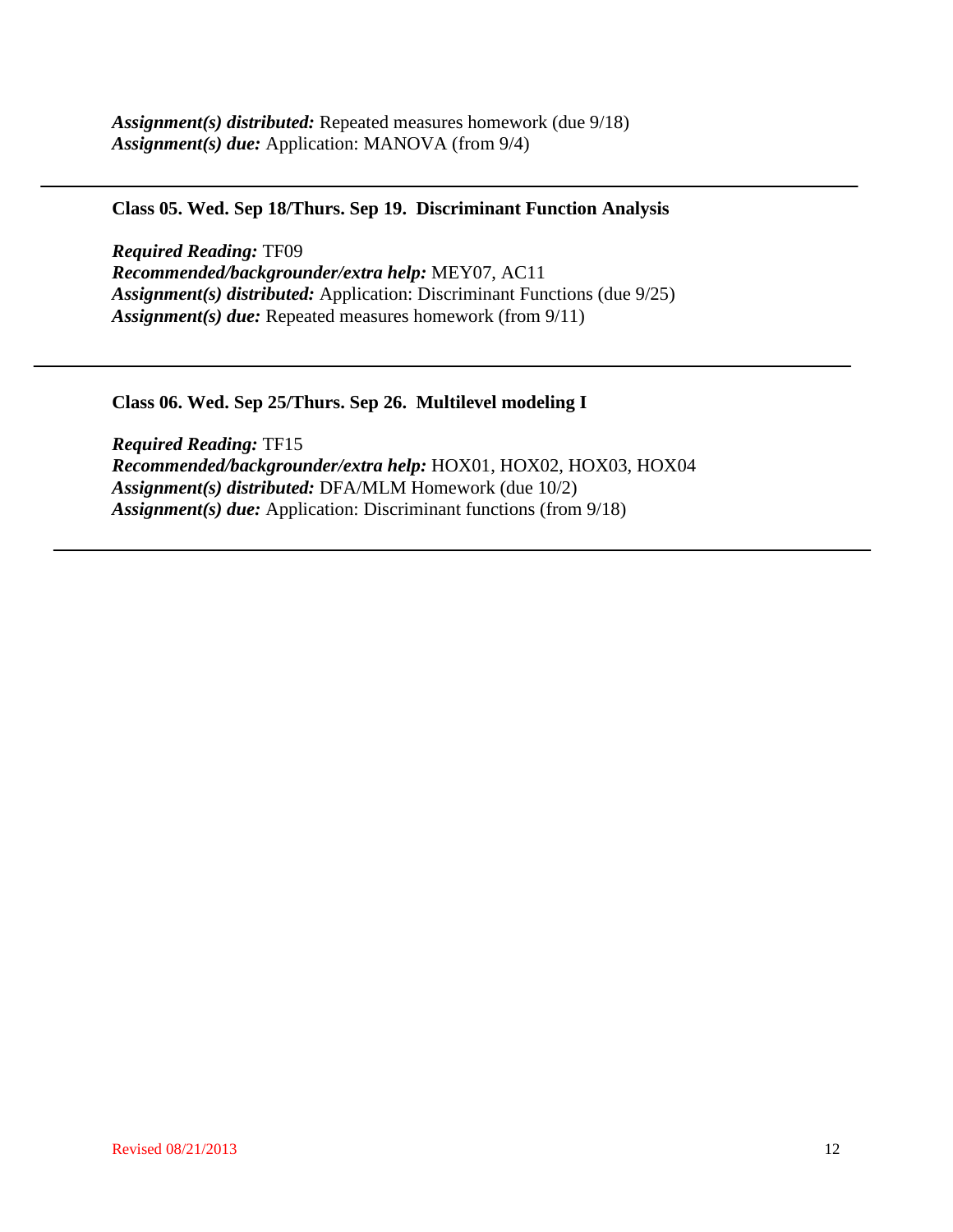#### **Class 07. Wed. Oct 2/Thurs. Oct. 3. Multilevel modeling II**

*Required Reading:* SING(TBA) *Recommended/backgrounder/extra help:* LUKE01\_02,KREF01, KREF02, KREF03, KREF04, KREF05, *Assignment(s) distributed:* Application: Multi-level modeling (due 10/9) *Assignment(s) due:* DFA/MLM homework (from 9/25)

#### **Class 08. Wed. Oct 9/Thurs Oct. 10. Principal Components Analysis**

*Required Reading:* TF13 *Recommended/backgrounder/extra help:* GY04, GOR01 *Assignment(s) distributed:* MLM homework (due 10/16) *Assignment(s) due:* Application: Multi-level modeling (from 10/2)

#### **Class 09. Wed. Oct 16/Thurs. Oct. 17. Principal Components Analysis/Exploratory Factor Analysis**

*Required Reading:* MEY12 *Recommended/backgrounder/extra help:* GOR02, GOR08 *Assignment(s) distributed:* Application: EFA (due 10/23) *Assignment(s) due:* MLM homework (from 10/0)

#### **Class 10. Wed. Oct. 23/Thurs. Oct. 24. Exploratory Factor Analysis**

*Required Reading:* HAI03 *Recommended/backgrounder/extra help:* GOR09 *Assignment(s) distributed:* PCA/EFA homework (due 10/30) *Assignment(s) due:* Application: EFA (from 10/16)

#### **Class 11. Wed. Oct 30/Thurs. Oct. 31. Confirmatory Factor Analysis I**

*Required Reading:* MEY13 *Recommended/backgrounder/extra help:* GY07, AMOS Users Manual & Tutorial *Assignment(s) distributed:* Application: CFA (due 11/6) *Assignment(s) due:* PCA/EFA homework (from 10/23)

**Class 12. Wed. Nov 6/Thurs. Nov 7. Confirmatory Factor Analysis II**

*Required Reading:* TF14

**Revised 08/21/2013** 13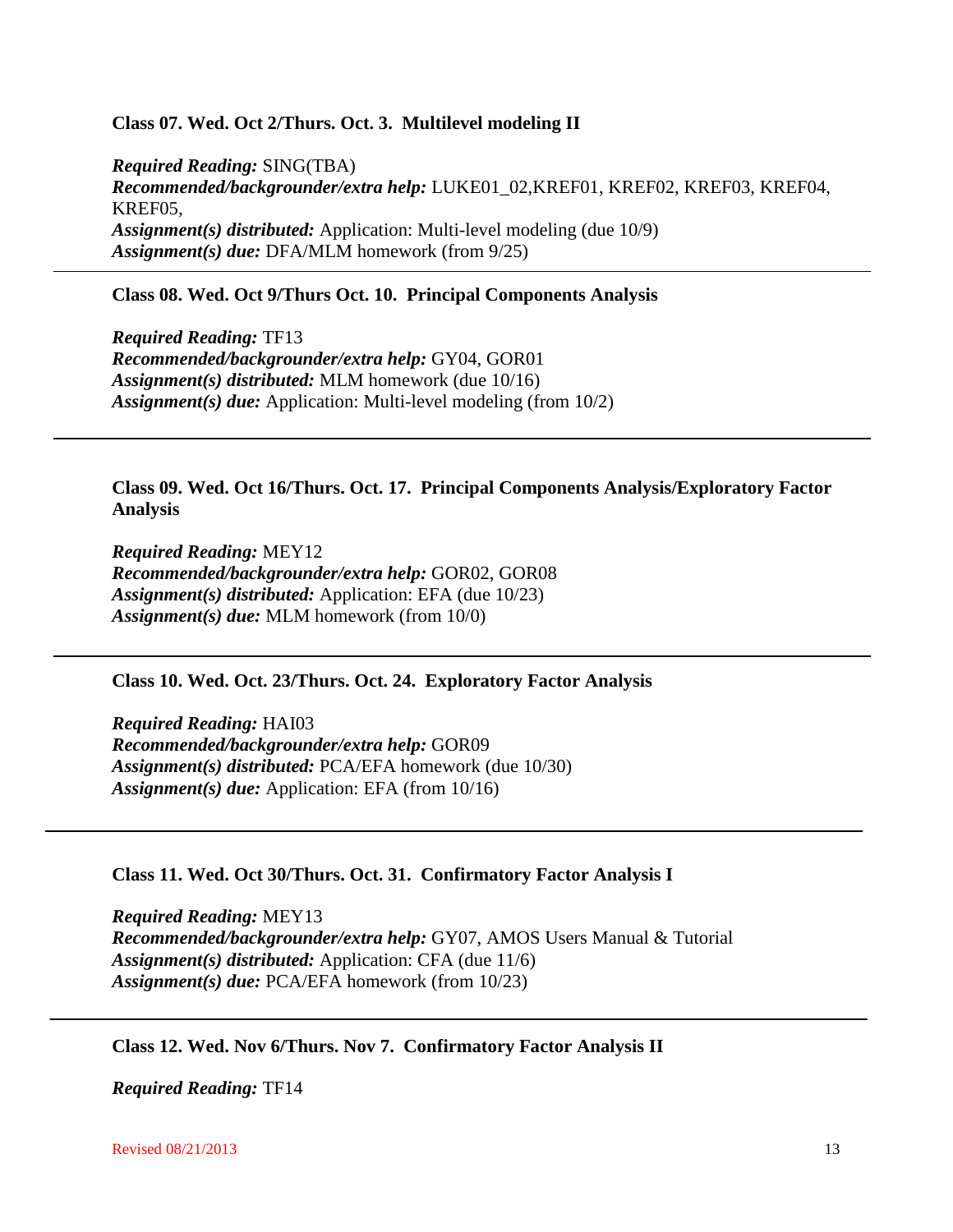*Recommended/backgrounder/extra help:* GY08\_2, HAI11 *Assignment(s) distributed:* EFA/CFA homework (due 11/13) *Assignment(s) due:* Application:CFA (from 10/30)

## **Class 13. Wed. Nov 13/Thurs. Nov. 14. Path Analysis and Structural Equation Modeling**

*Required Reading:* MEY14 *Recommended/backgrounder/extra help:* GY03 *Assignment(s) distributed:* Application: SEM (due 12/4) *Assignment(s) due:* EFA/CFA homework (from 11/6)

**No class Nov 20-21 (Gerontological Society Conference) or Nov 27-28 (Thanksgiving closure)**

#### **Class 14. Wed. Dec 4. Structural Equation Modeling II**

*Required Reading:* MEY15 *Recommended/backgrounder/extra help:* None *Assignment(s) due:* Application: SEM (from 11/13)

#### **Caveat:**

The above schedule and procedures in this course are subject to change in the event of extenuating circumstances. Any changes will be announced *in class*, and the student is personally responsible for obtaining updated information regarding those changes.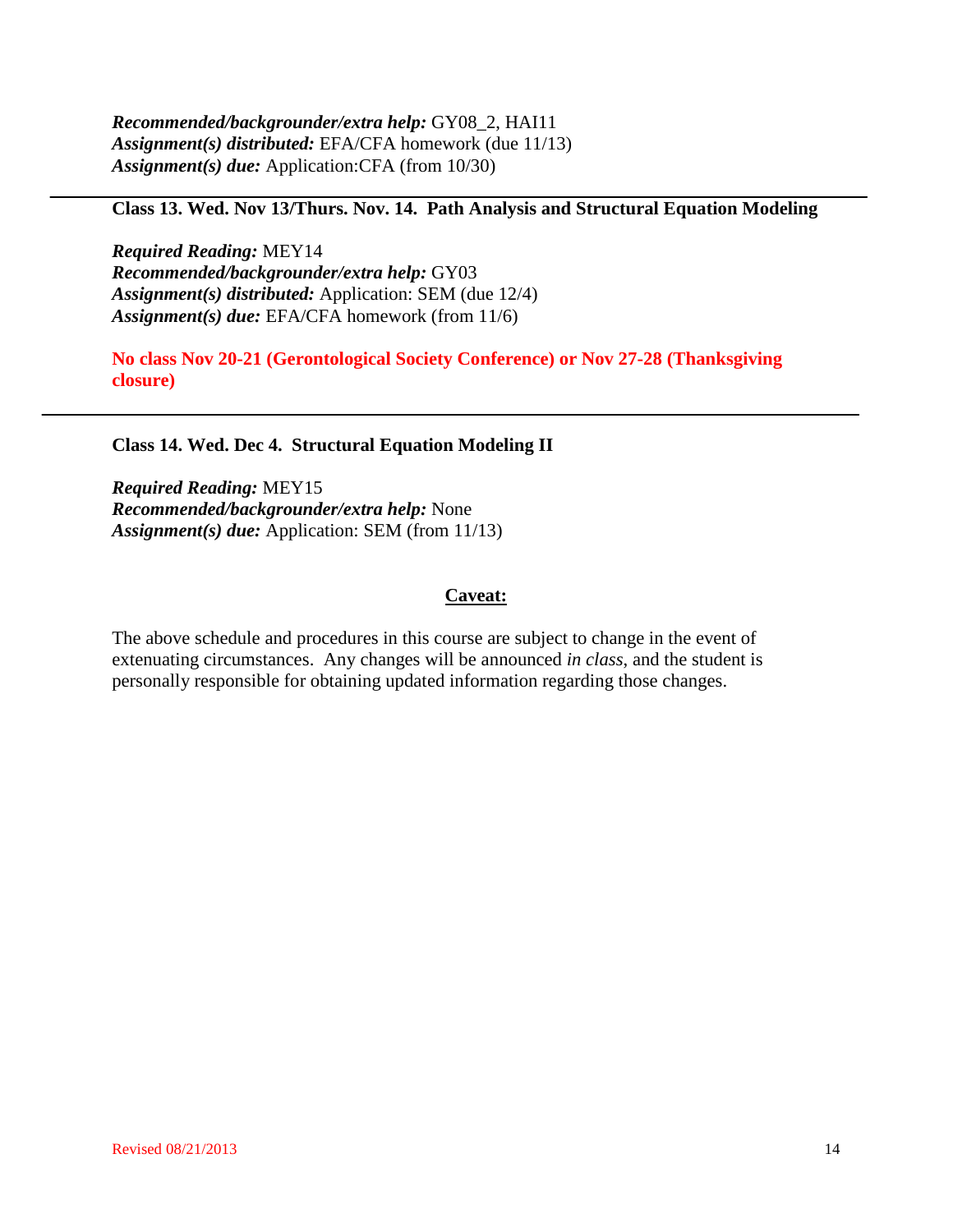# **Appendix: Acceptable Collaboration**

#### On Collaboration

What constitutes acceptable levels of collaboration in this class? Please just treat this as "continuing education". It is here for your reference, but if (after reading this) you feel like you may have gone beyond acceptable and want to discuss it, please get in touch with me or one of the teaching assistants at your convenience.

The short answer about how much collaboration is acceptable is "As specified in the syllabus, and in the UF Honor Code". Let's review those items quickly, and then go a little deeper.

#### ========= 1. UF Honor Code:

A key phrase in this honor code relates to "ambiguity": "It is the responsibility of the student to seek clarification on whether or not use of materials or collaboration or consultation with another person is authorized prior to engaging in any act of such use, collaboration or consultation. If a faculty member has authorized a student to use materials or to collaborate or consult with another person in limited circumstances, the student shall not exceed that authority. If the student wishes to use any materials or collaborate or consult with another person in circumstances to which the authority does not plainly extend, the student shall first ascertain with the faculty member whether the use of materials, collaboration or consultation is authorized. "

http://regulations.ufl.edu/chapter4/4041-2008.pdf

Key phrasing with regard to collaboration:

(a) Plagiarism. A student shall not represent as the student's own work all or any portion of the work of another. Plagiarism includes but is not limited to:

1. Quoting oral or written materials including but not limited to those found on the internet, whether published or unpublished, without proper attribution.

2. Submitting a document or assignment which in whole or in part is identical or substantially identical to a document or assignment not authored by the student.

(b) Unauthorized Use of Materials or Resources ("Cheating"). A student shall not use unauthorized materials or resources in an academic activity. Unauthorized materials or resources shall include:

1. Any paper or project authored by the student and presented by the student for the satisfaction of any academic requirement if the student previously submitted substantially the same paper or project to satisfy an academic requirement and did not receive express authorization to resubmit the paper or project.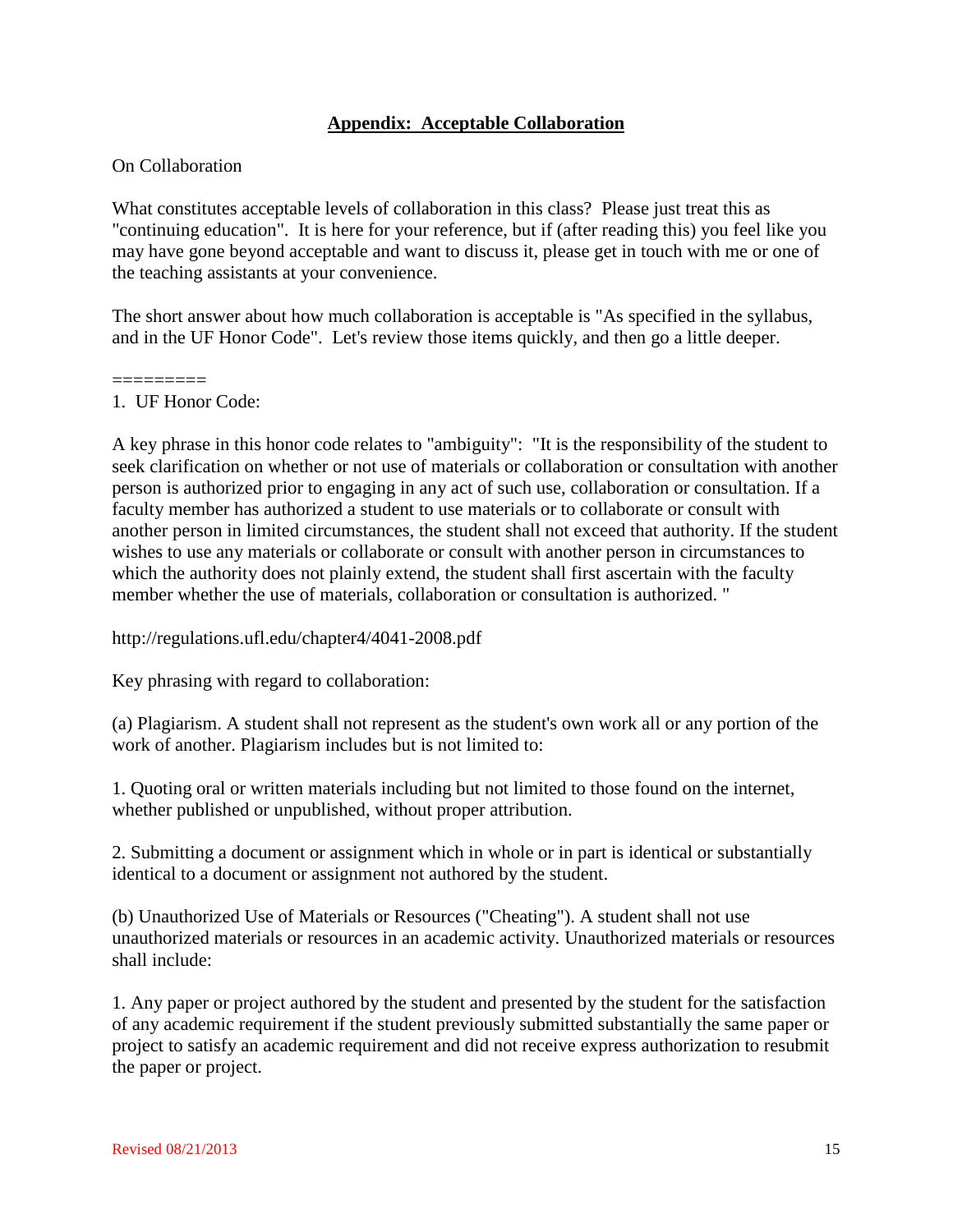2. Any materials or resources prepared by another student and used without the other student's express consent or without proper attribution to the other student.

3. Any materials or resources which the faculty member has notified the student or the class are prohibited.

4. Use of a cheat sheet when not authorized to do so or use of any other resources or materials during an examination, quiz, or other academic activity without the express permission of the faculty member, whether access to such resource or materials is through a cell phone, PDA, other electronic device, or any other means.

(c) Prohibited Collaboration or Consultation. A student shall not collaborate or consult with another person on any academic activity unless the student has the express authorization from the faculty member.

1. Prohibited collaboration or consultation shall include but is not limited to:

a. Collaborating when not authorized to do so on an examination, take-home test, writing project, assignment, or course work.

b. Collaborating or consulting in any other academic or co-curricular activity after receiving notice that such conduct is prohibited.

c. Looking at another student's examination or quiz during the time an examination or quiz is given. Communication by any means during that time, including but not limited to communication through text messaging, telephone, e-mail, other writing or verbally, is prohibited unless expressly authorized.

2. It is the responsibility of the student to seek clarification on whether or not use of materials or collaboration or consultation with another person is authorized prior to engaging in any act of such use, collaboration or consultation. If a faculty member has authorized a student to use materials or to collaborate or consult with another person in limited circumstances, the student shall not exceed that authority. If the student wishes to use any materials or collaborate or consult with another person in circumstances to which the authority does not plainly extend, the student shall first ascertain with the faculty member whether the use of materials, collaboration or consultation is authorized.

"On all work submitted for credit by students at the University of Florida, the following pledge is either required or implied:

"On my honor, I have neither given nor received unauthorized aid in doing this assignment".

<sup>=========</sup> 2. Syllabus:

The syllabus says: